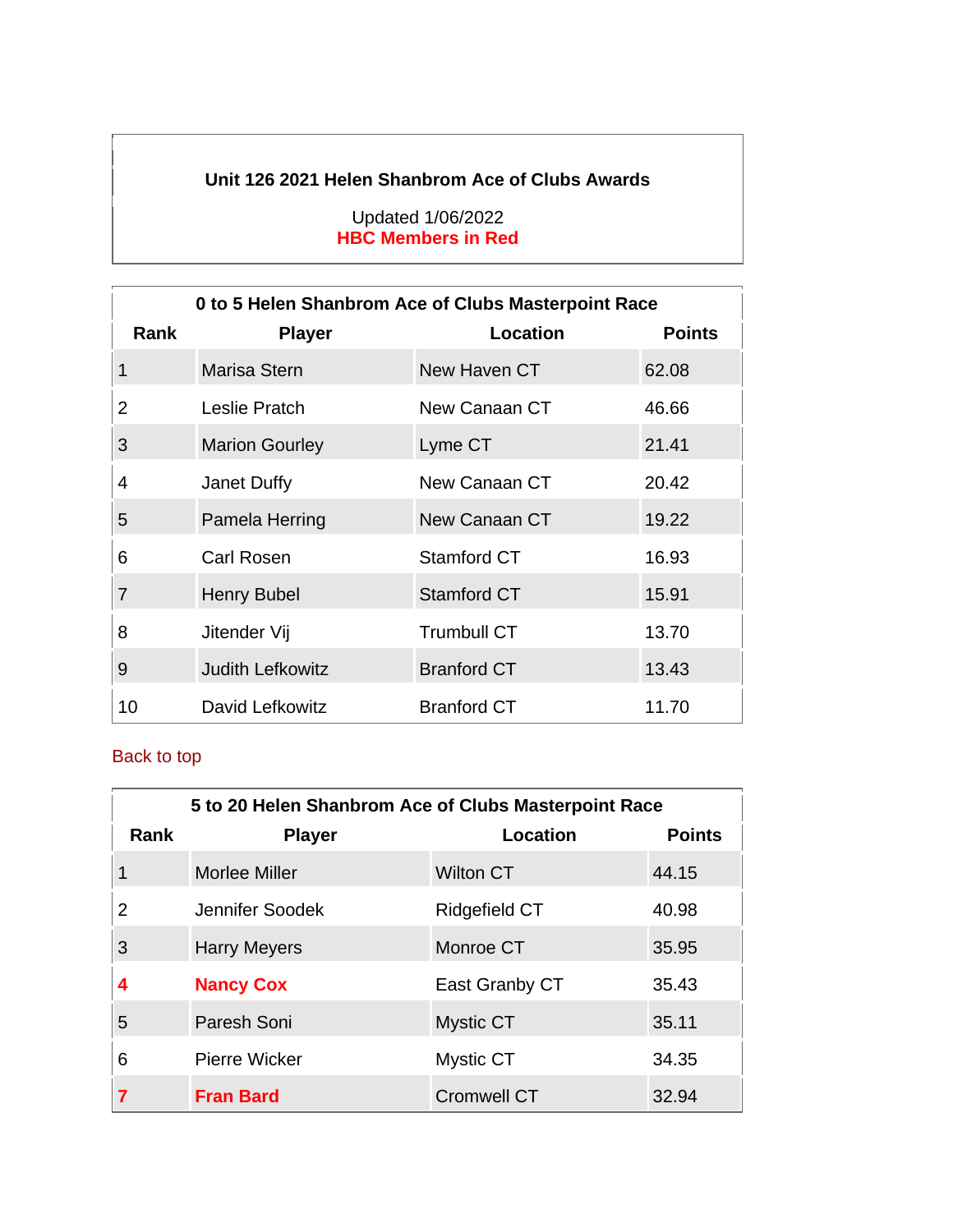|      | 5 to 20 Helen Shanbrom Ace of Clubs Masterpoint Race |                         |       |  |
|------|------------------------------------------------------|-------------------------|-------|--|
| Rank | <b>Points</b><br><b>Location</b><br><b>Player</b>    |                         |       |  |
| 8    | <b>Carrie Frey</b>                                   | <b>Greenwich CT</b>     | 30.50 |  |
|      | <b>Sharone Kornman</b>                               | <b>West Hartford CT</b> | 27.73 |  |
| 10   | Diane Arditti                                        | Stamford CT             | 25.38 |  |

| 20 to 50 Helen Shanbrom Ace of Clubs Masterpoint Race |                          |                         |               |
|-------------------------------------------------------|--------------------------|-------------------------|---------------|
| <b>Rank</b>                                           | <b>Player</b>            | Location                | <b>Points</b> |
| 1                                                     | <b>Jack Miller</b>       | <b>Wilton CT</b>        | 133.89        |
| 2                                                     | <b>Deborah Prince</b>    | West Hartford CT        | 115.08        |
| 3                                                     | <b>Janice Bazzani</b>    | Andover CT              | 108.35        |
| 4                                                     | <b>Kathleen Bourquin</b> | Ft Myers Beach FL       | 86.89         |
| 5                                                     | <b>Cindy Martin</b>      | <b>West Hartford CT</b> | 80.55         |
| 6                                                     | <b>Jane Freeman</b>      | Avon CT                 | 66.18         |
| 7                                                     | Deborah Butler           | Lyme CT                 | 65.18         |
| 8                                                     | Joanne Gorenstein        | Ridgefield CT           | 54.52         |
| 9                                                     | <b>Deborah Norley</b>    | Ridgefield CT           | 53.95         |
| 10                                                    | <b>Gene Bourquin</b>     | Ft Myers Beach FL       | 53.77         |

| 50 to 100 Helen Shanbrom Ace of Clubs Masterpoint Race |                              |                      |               |
|--------------------------------------------------------|------------------------------|----------------------|---------------|
| Rank                                                   | <b>Player</b>                | Location             | <b>Points</b> |
|                                                        | Mark Krystal                 | <b>Westport CT</b>   | 181.60        |
| 2                                                      | <b>Annmarie Gagne</b>        | <b>Bloomfield CT</b> | 112.31        |
| 3                                                      | Sally Breckenridge           | <b>Stamford CT</b>   | 110.57        |
| 4                                                      | <b>Athene Von Hirschberg</b> | <b>Coventry CT</b>   | 110.11        |
| 5                                                      | <b>Benjamin Bishop</b>       | S Glastonbury CT     | 106.74        |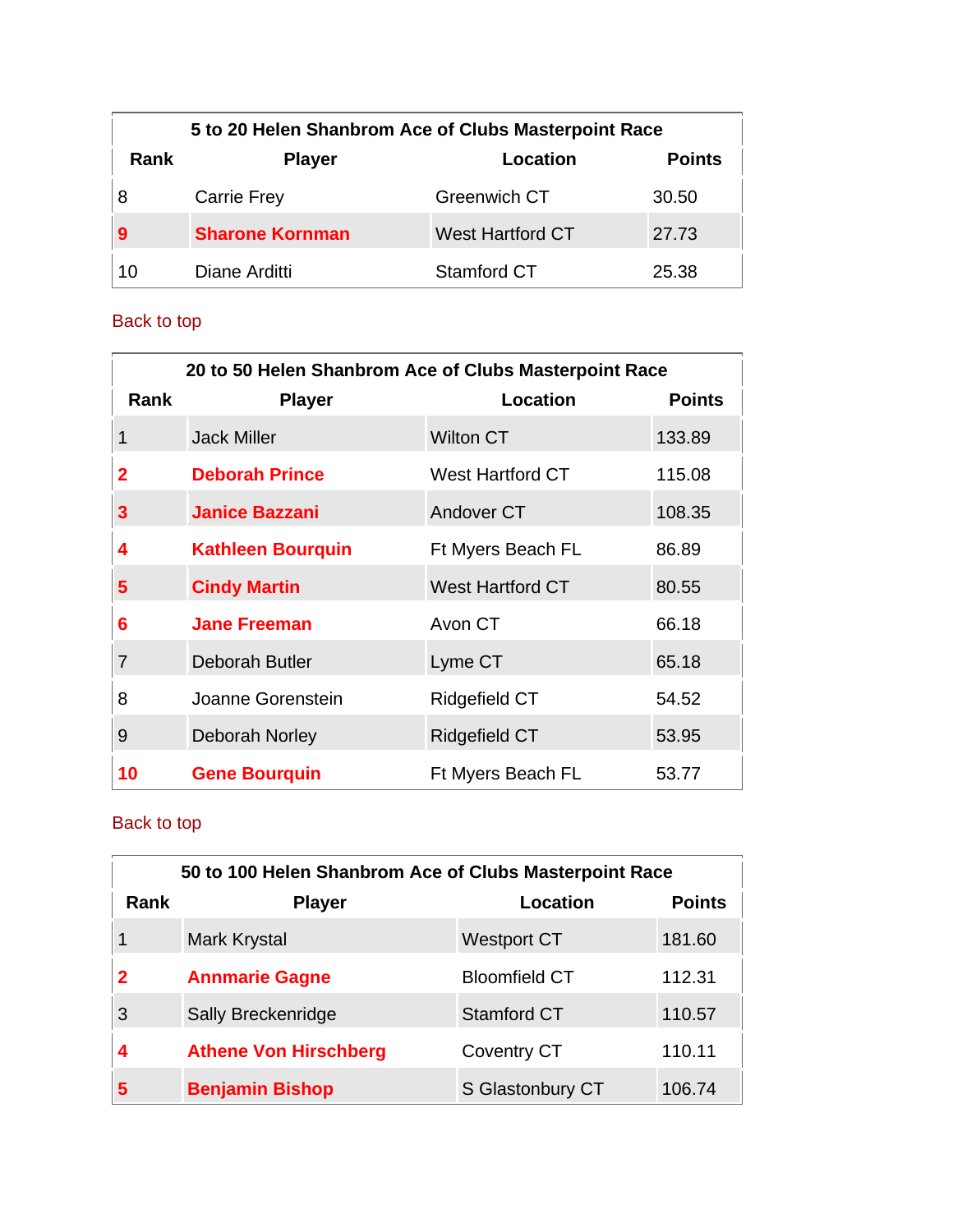|      | 50 to 100 Helen Shanbrom Ace of Clubs Masterpoint Race |                  |               |  |
|------|--------------------------------------------------------|------------------|---------------|--|
| Rank | <b>Player</b>                                          | Location         | <b>Points</b> |  |
| 6    | <b>Shelley Werbitt</b>                                 | Ridgefield CT    | 105.29        |  |
|      | <b>Jay Soodek</b>                                      | Redding CT       | 96.35         |  |
| 8    | Jan Burigo                                             | Westport CT      | 90.93         |  |
| 9    | John Yavis Jr.                                         | Manchester CT    | 88.94         |  |
| 10   | <b>Virginia Ives-Bishop</b>                            | S Glastonbury CT | 82.04         |  |

|             | 100 to 200 Helen Shanbrom Ace of Clubs Masterpoint Race |                         |               |  |
|-------------|---------------------------------------------------------|-------------------------|---------------|--|
| <b>Rank</b> | <b>Player</b>                                           | Location                | <b>Points</b> |  |
| 1           | Donna Krystal                                           | <b>Westport CT</b>      | 187.13        |  |
| 2           | Marie-Jose Babouder-Matta                               | <b>Branford CT</b>      | 135.32        |  |
| 3           | <b>Tom Archambault</b>                                  | <b>West Hartford CT</b> | 104.69        |  |
| 4           | Kristina Andersson                                      | Weston CT               | 104.57        |  |
| 5           | Mrs. B. S. Willard                                      | South Windham CT        | 104.01        |  |
| 6           | David Weiss                                             | <b>Fairfield CT</b>     | 101.52        |  |
| 7           | <b>Doug Eitelman</b>                                    | <b>Tolland CT</b>       | 98.96         |  |
| 8           | <b>Betty Salzer</b>                                     | <b>Fairfield CT</b>     | 97.25         |  |
| 9           | Sandra Stolz                                            | <b>Westport CT</b>      | 93.82         |  |
| 10          | <b>George Waller</b>                                    | Farmington CT           | 90.57         |  |

| 200 to 300 Helen Shanbrom Ace of Clubs Masterpoint Race |                         |                         |        |  |  |
|---------------------------------------------------------|-------------------------|-------------------------|--------|--|--|
| <b>Points</b><br>Rank<br>Location<br><b>Player</b>      |                         |                         |        |  |  |
|                                                         | <b>Howard Twersky</b>   | Easton CT               | 242.71 |  |  |
|                                                         | <b>Barbara Fletcher</b> | <b>West Hartford CT</b> | 136.03 |  |  |
|                                                         | <b>Bill Wininger</b>    | Amston CT               | 123.58 |  |  |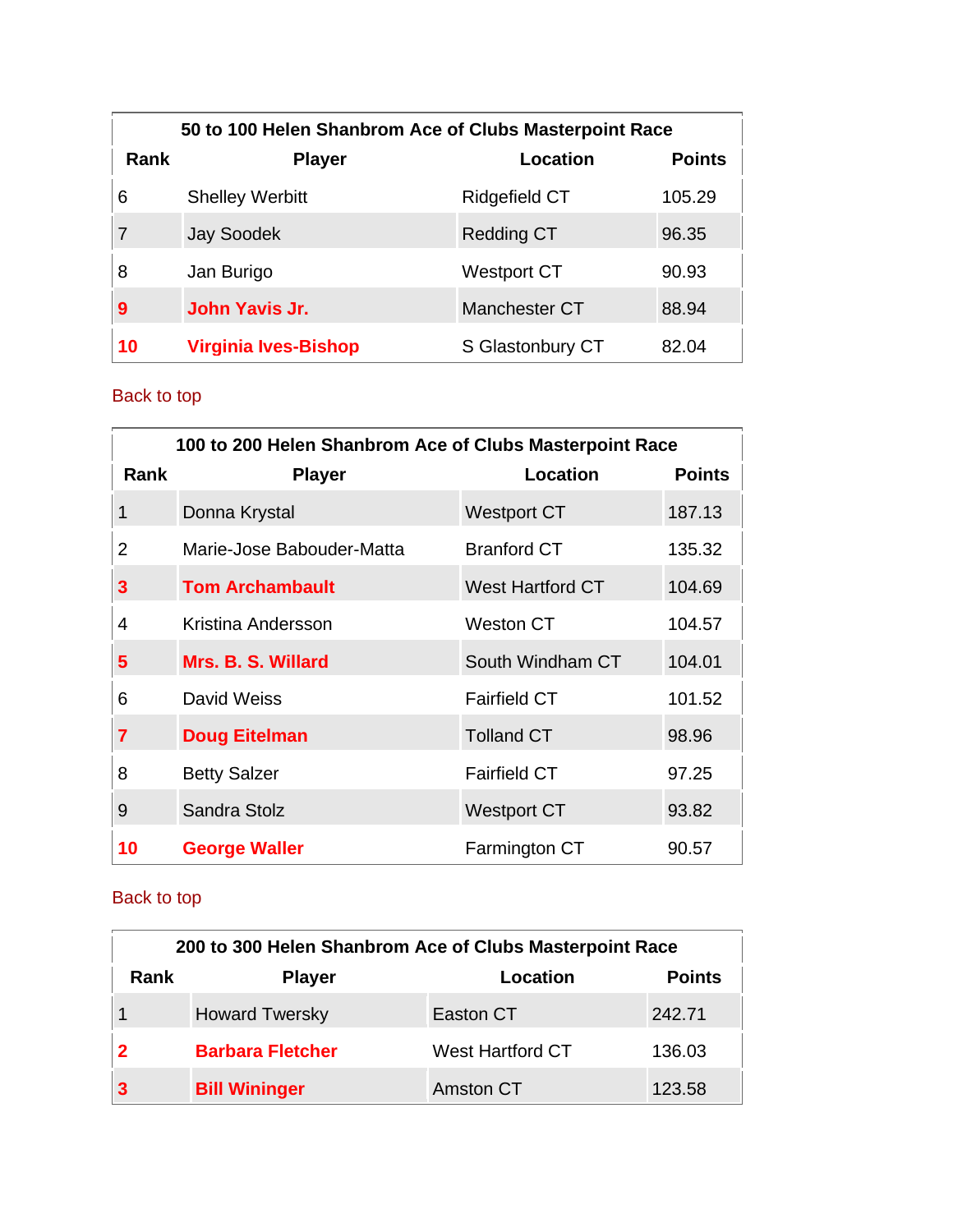|      | 200 to 300 Helen Shanbrom Ace of Clubs Masterpoint Race |                  |               |  |
|------|---------------------------------------------------------|------------------|---------------|--|
| Rank | <b>Player</b>                                           | Location         | <b>Points</b> |  |
| 4    | Gail Taylor                                             | Madison CT       | 123.22        |  |
| 5    | <b>Ruth Sachs</b>                                       | Hamden CT        | 118.04        |  |
| 6    | Jackie Kingston                                         | <b>Wilton CT</b> | 108.05        |  |
| 7    | Barbara Foley                                           | Darien CT        | 99.08         |  |
| 8    | Glenna McNally                                          | Danbury CT       | 95.34         |  |
| 9    | <b>Susan Smith</b>                                      | New Haven CT     | 92.91         |  |
| 10   | <b>Katherine Grandon</b>                                | Darien CT        | 90.57         |  |

| 300 to 500 Helen Shanbrom Ace of Clubs Masterpoint Race |                        |                     |               |
|---------------------------------------------------------|------------------------|---------------------|---------------|
| <b>Rank</b>                                             | <b>Player</b>          | Location            | <b>Points</b> |
| 1                                                       | Laura Twersky          | Easton CT           | 320.93        |
| 2                                                       | Eileen Montellese      | Norwalk CT          | 314.25        |
| 3                                                       | <b>Cindy Lyall</b>     | <b>Greenwich CT</b> | 249.25        |
| 4                                                       | <b>Pamela Lombardo</b> | Vernon CT           | 163.12        |
| 5                                                       | Roger Caplan           | <b>Madison CT</b>   | 157.26        |
| 6                                                       | Laura Brounstein       | Boca Raton FL       | 144.81        |
| 7                                                       | Ola Rech               | New Canaan CT       | 136.35        |
| 8                                                       | Mary Watson-Stribula   | Southbury CT        | 119.24        |
| 9                                                       | <b>Mark Rubenstein</b> | Norwalk CT          | 115.30        |
| 10                                                      | Jane Rubenstein        | Norwalk CT          | 114.17        |

| 500 to 1000 Helen Shanbrom Ace of Clubs Masterpoint Race |                         |                    |               |
|----------------------------------------------------------|-------------------------|--------------------|---------------|
| Rank                                                     | <b>Player</b>           | Location           | <b>Points</b> |
|                                                          | <b>Phyllis Hartford</b> | <b>Stamford CT</b> | 306.61        |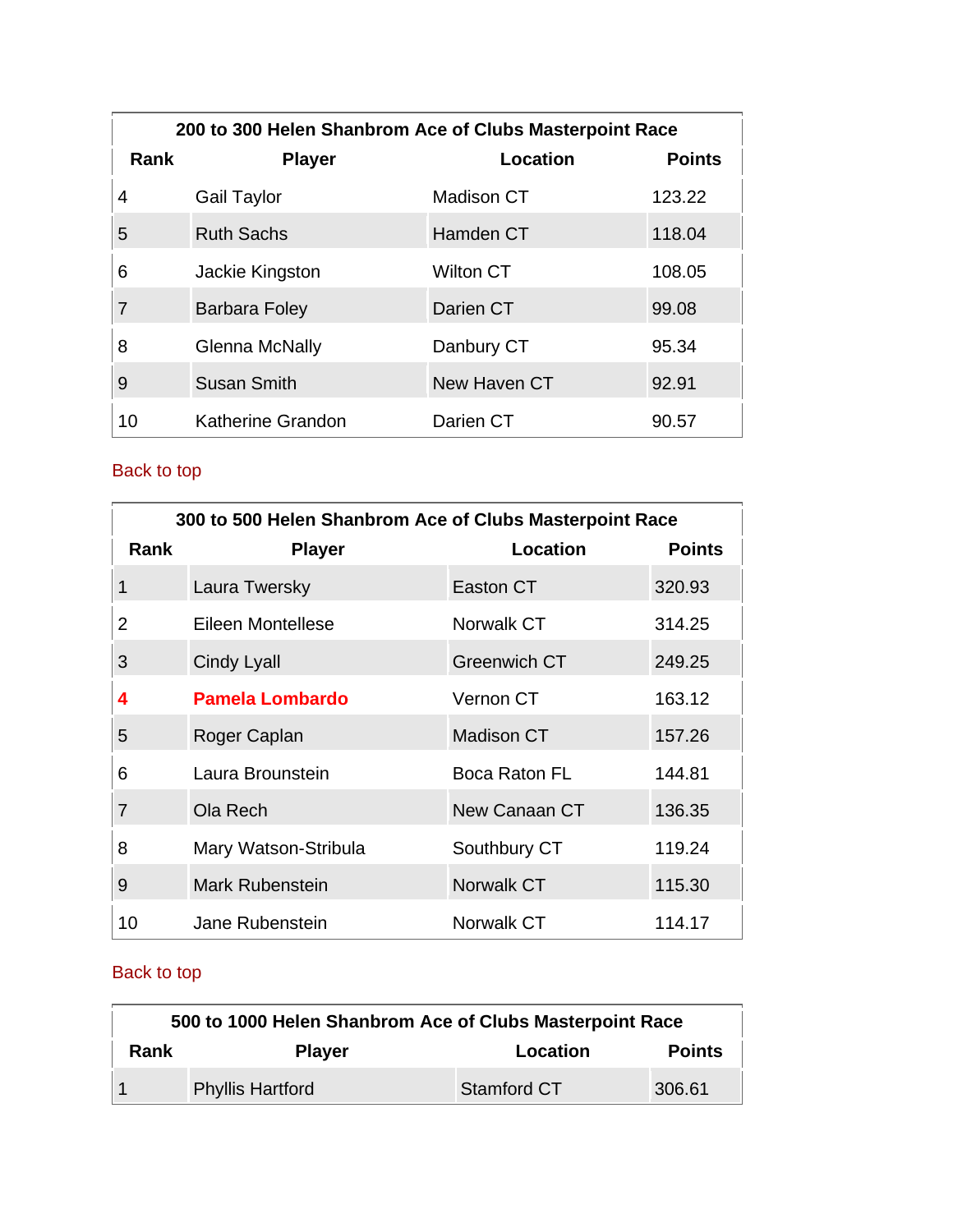|                | 500 to 1000 Helen Shanbrom Ace of Clubs Masterpoint Race |                     |               |  |
|----------------|----------------------------------------------------------|---------------------|---------------|--|
| Rank           | <b>Player</b>                                            | Location            | <b>Points</b> |  |
| 2              | Helen Benson                                             | Newtown CT          | 272.31        |  |
| 3              | Joy Mehta                                                | Southport CT        | 269.81        |  |
| 4              | Mark Blumenthal                                          | <b>Trumbull CT</b>  | 238.06        |  |
| 5              | <b>Helen Donohue</b>                                     | <b>Greenwich CT</b> | 233.71        |  |
| 6              | Lisette Voorhees                                         | Ridgefield CT       | 195.78        |  |
| $\overline{7}$ | <b>Kenneth Steele</b>                                    | <b>Cheshire CT</b>  | 181.57        |  |
| 8              | Mari Stuart                                              | Greenwich CT        | 174.35        |  |
| 9              | Linda Dale Mulholland                                    | Sandy Hook CT       | 166.89        |  |
| 10             | Meredith Stravato                                        | Darien CT           | 165.92        |  |

| 1000 to 1500 Helen Shanbrom Ace of Clubs Masterpoint Race |                           |                      |               |
|-----------------------------------------------------------|---------------------------|----------------------|---------------|
| <b>Rank</b>                                               | <b>Player</b>             | Location             | <b>Points</b> |
| $\mathbf 1$                                               | <b>Clifford Wald</b>      | <b>Greenwich CT</b>  | 223.97        |
| 2                                                         | <b>Stacey Weiss</b>       | <b>Fairfield CT</b>  | 202.23        |
| 3                                                         | <b>Heidi Winslow</b>      | Newtown CT           | 172.98        |
| 4                                                         | Wayne Lubin               | <b>Brookfield CT</b> | 136.63        |
| 5                                                         | <b>Mary Ellen McGuire</b> | Norwalk CT           | 132.39        |
| 6                                                         | <b>Bob Silverstein</b>    | New Haven CT         | 125.05        |
| $\overline{7}$                                            | <b>Meredith Dunne</b>     | Rowayton CT          | 122.79        |
| 8                                                         | Lee Herdle                | <b>Madison CT</b>    | 118.98        |
| 9                                                         | Susan Kipp                | Norwalk CT           | 117.67        |
| 10                                                        | <b>Bonnie Murphy</b>      | <b>Branford CT</b>   | 111.52        |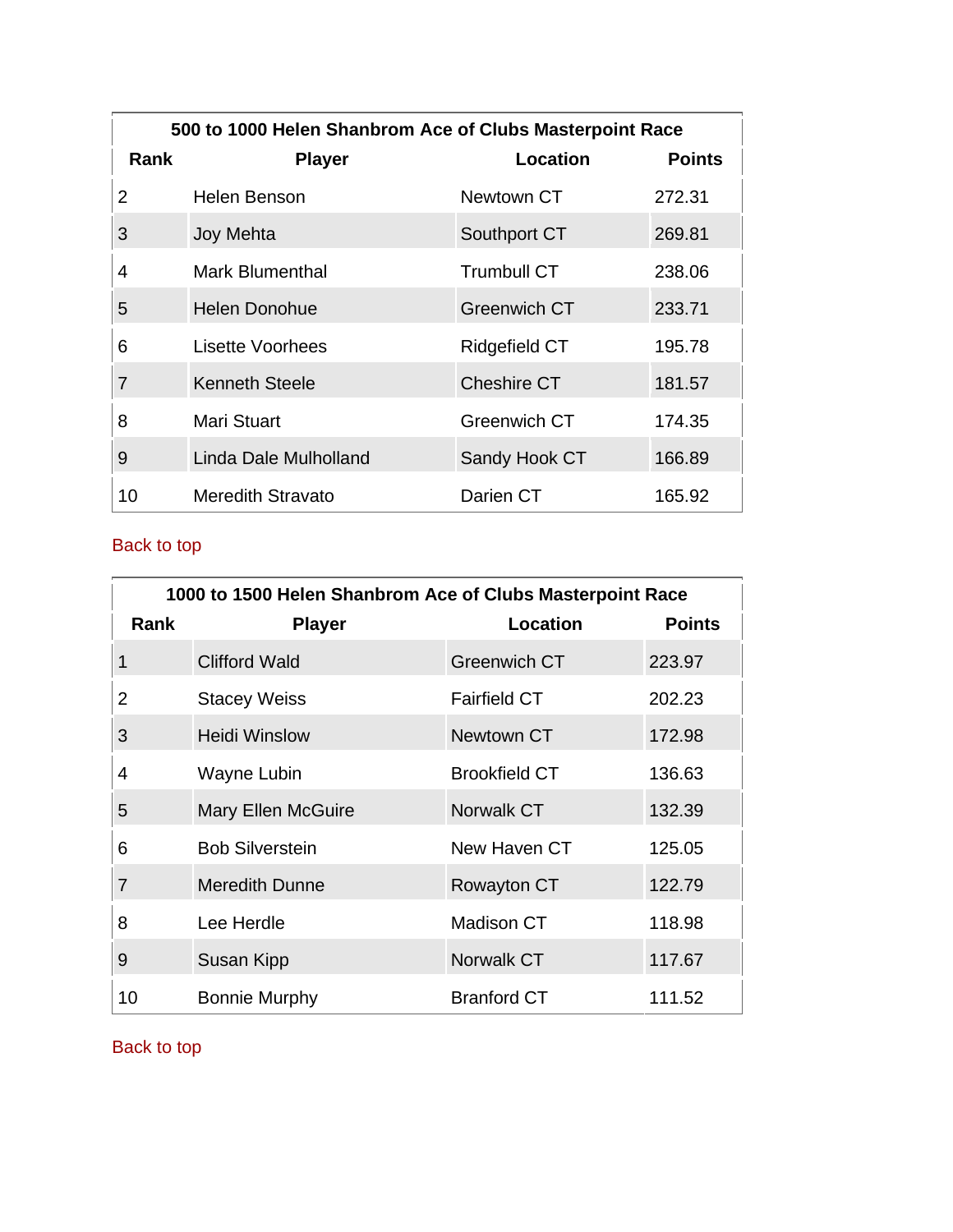| 1500 to 2500 Helen Shanbrom Ace of Clubs Masterpoint Race |                        |                         |               |
|-----------------------------------------------------------|------------------------|-------------------------|---------------|
| Rank                                                      | <b>Player</b>          | Location                | <b>Points</b> |
| 1                                                         | Gary Miyashiro         | West Redding CT         | 341.12        |
| 2                                                         | <b>Russ Sackowitz</b>  | Stamford CT             | 292.50        |
| 3                                                         | <b>Felix Springer</b>  | <b>West Hartford CT</b> | 250.49        |
| 4                                                         | Michael Heider         | <b>Redding CT</b>       | 224.74        |
| 5                                                         | <b>Trevor Reeves</b>   | Farmington CT           | 217.53        |
| 6                                                         | Susan Fronapfel        | Danbury CT              | 178.80        |
| $\overline{7}$                                            | <b>Gerald Greitzer</b> | <b>Tarrytown NY</b>     | 131.62        |
| 8                                                         | <b>Janet Soskin</b>    | Darien CT               | 131.42        |
| 9                                                         | <b>Thomas Lorch</b>    | <b>West Hartford CT</b> | 118.67        |
| 10                                                        | Louise Wood            | Hamden CT               | 110.40        |

| 2500 to 3500 Helen Shanbrom Ace of Clubs Masterpoint Race |                          |                        |               |
|-----------------------------------------------------------|--------------------------|------------------------|---------------|
| Rank                                                      | <b>Player</b>            | Location               | <b>Points</b> |
| 1                                                         | Kathleen Frangione       | Southington CT         | 464.01        |
| 2                                                         | Jatin Mehta              | Southport CT           | 315.67        |
| 3                                                         | <b>Elizabeth Nagle</b>   | <b>Wethersfield CT</b> | 243.45        |
| 4                                                         | <b>Paul Miller</b>       | <b>Weston CT</b>       | 229.35        |
| 5                                                         | <b>Laurie Robbins</b>    | <b>Windsor CT</b>      | 217.12        |
| 6                                                         | Douglas Thompson         | Norwalk CT             | 129.35        |
| $\overline{7}$                                            | <b>Richard Fronapfel</b> | Danbury CT             | 108.51        |
| 8                                                         | <b>Linda Starr</b>       | East Granby CT         | 106.33        |
| 9                                                         | Jane Finn                | <b>Greenwich CT</b>    | 98.84         |
| 10                                                        | <b>Mary Petit</b>        | East Windsor CT        | 80.79         |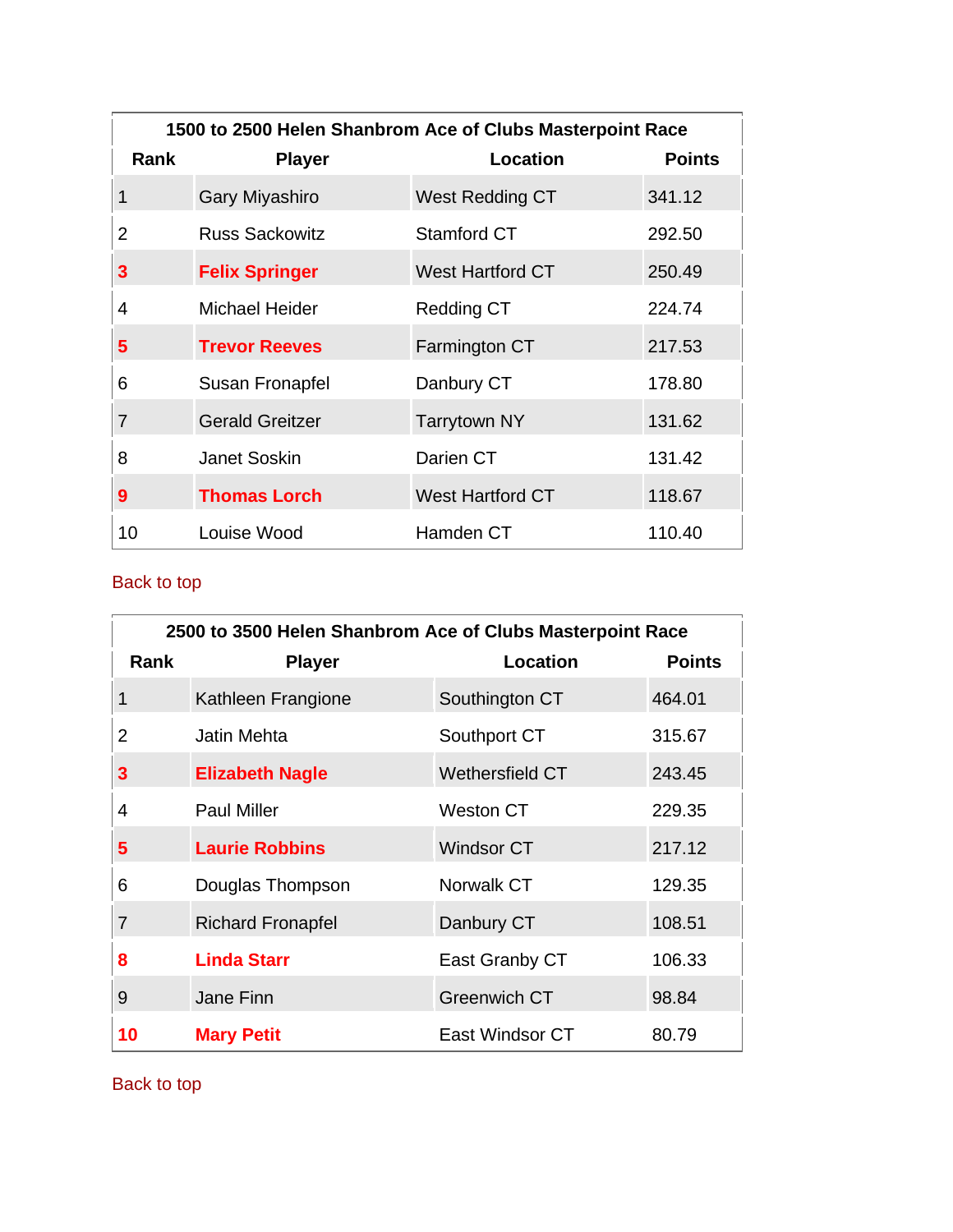| 3500 to 5000 Helen Shanbrom Ace of Clubs Masterpoint Race |                        |                     |               |
|-----------------------------------------------------------|------------------------|---------------------|---------------|
| Rank                                                      | <b>Player</b>          | Location            | <b>Points</b> |
| 1                                                         | Susan Mayo             | Vero Beach FL       | 371.23        |
| 2                                                         | Linda Green            | <b>Fairfield CT</b> | 354.90        |
| 3                                                         | Jill Fouad             | New Canaan CT       | 308.41        |
| 4                                                         | Russell Friedman       | Wilton CT           | 255.15        |
| 5                                                         | Pat Hartman            | <b>Stratford CT</b> | 180.06        |
| 6                                                         | Lenny Russman          | Madison CT          | 167.17        |
| $\overline{7}$                                            | <b>Phyllis Bausher</b> | West Haven CT       | 126.08        |
| 8                                                         | Sarah Corning          | <b>Madison CT</b>   | 114.10        |
| 9                                                         | <b>Susan Rodricks</b>  | Milford CT          | 107.37        |
| 10                                                        | <b>Brett Adler</b>     | Norwalk CT          | 106.36        |

| 5000 to 7500 Helen Shanbrom Ace of Clubs Masterpoint Race |                          |                     |               |
|-----------------------------------------------------------|--------------------------|---------------------|---------------|
| Rank                                                      | <b>Player</b>            | Location            | <b>Points</b> |
| 1                                                         | <b>Yeong-Long Shiue</b>  | Manchester CT       | 302.57        |
| 2                                                         | Sarah Budds              | Niantic CT          | 289.94        |
| 3                                                         | <b>Frank Blachowski</b>  | Manchester CT       | 221.79        |
| 4                                                         | Jeff Horowitz            | Cheshire CT         | 207.17        |
| 5                                                         | Allan Wolf               | North Haven CT      | 180.35        |
| 6                                                         | Don Stiegler             | <b>Shelton CT</b>   | 173.24        |
| 7                                                         | <b>Frances Schneider</b> | <b>Riverside CT</b> | 141.86        |
| 8                                                         | <b>Tom Joyce</b>         | East Hartford CT    | 82.58         |
| 9                                                         | <b>Doris Greenwald</b>   | Stamford CT         | 61.00         |
| 10                                                        | Edwin Lewis III          | Willington CT       | 40.46         |